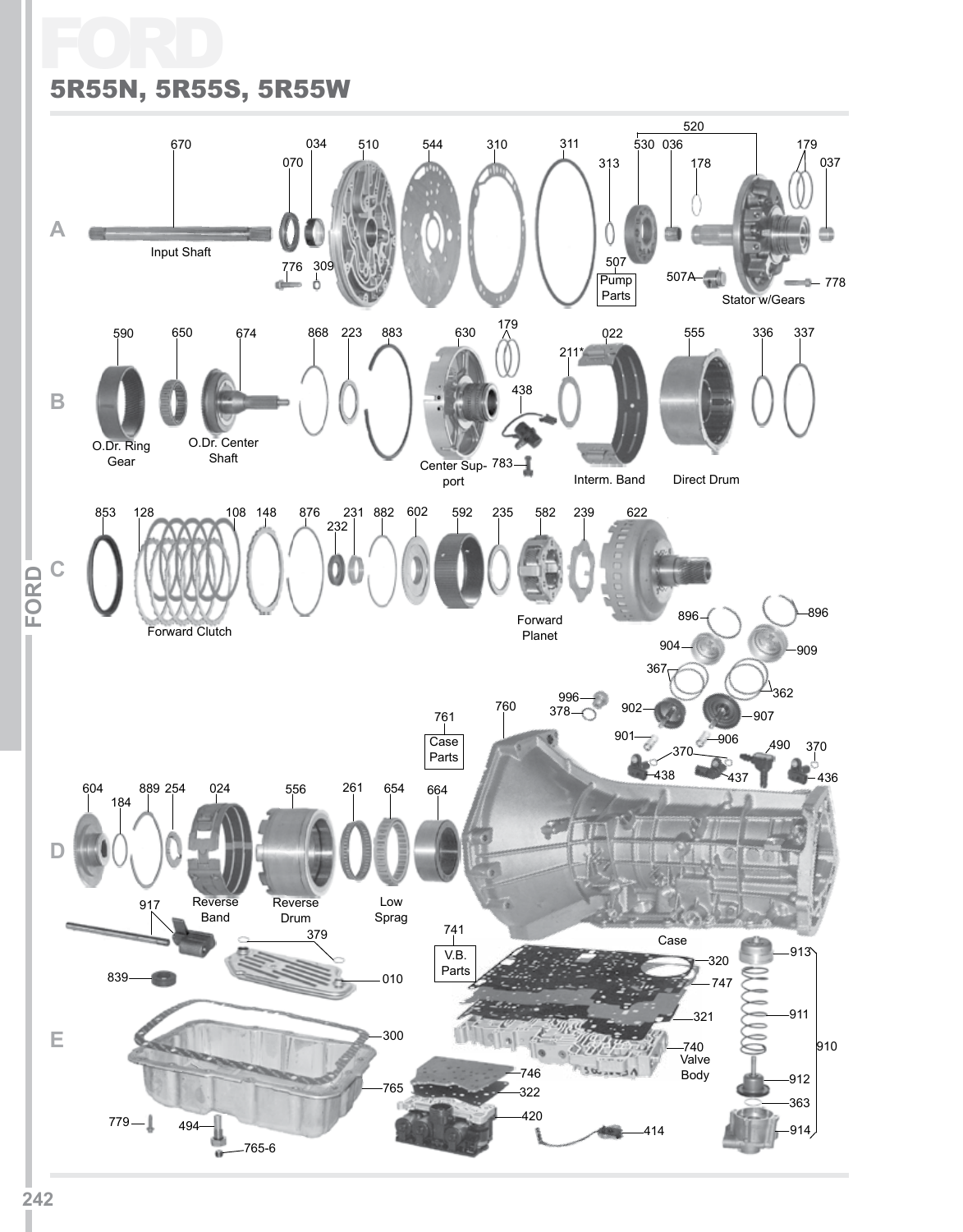

**243**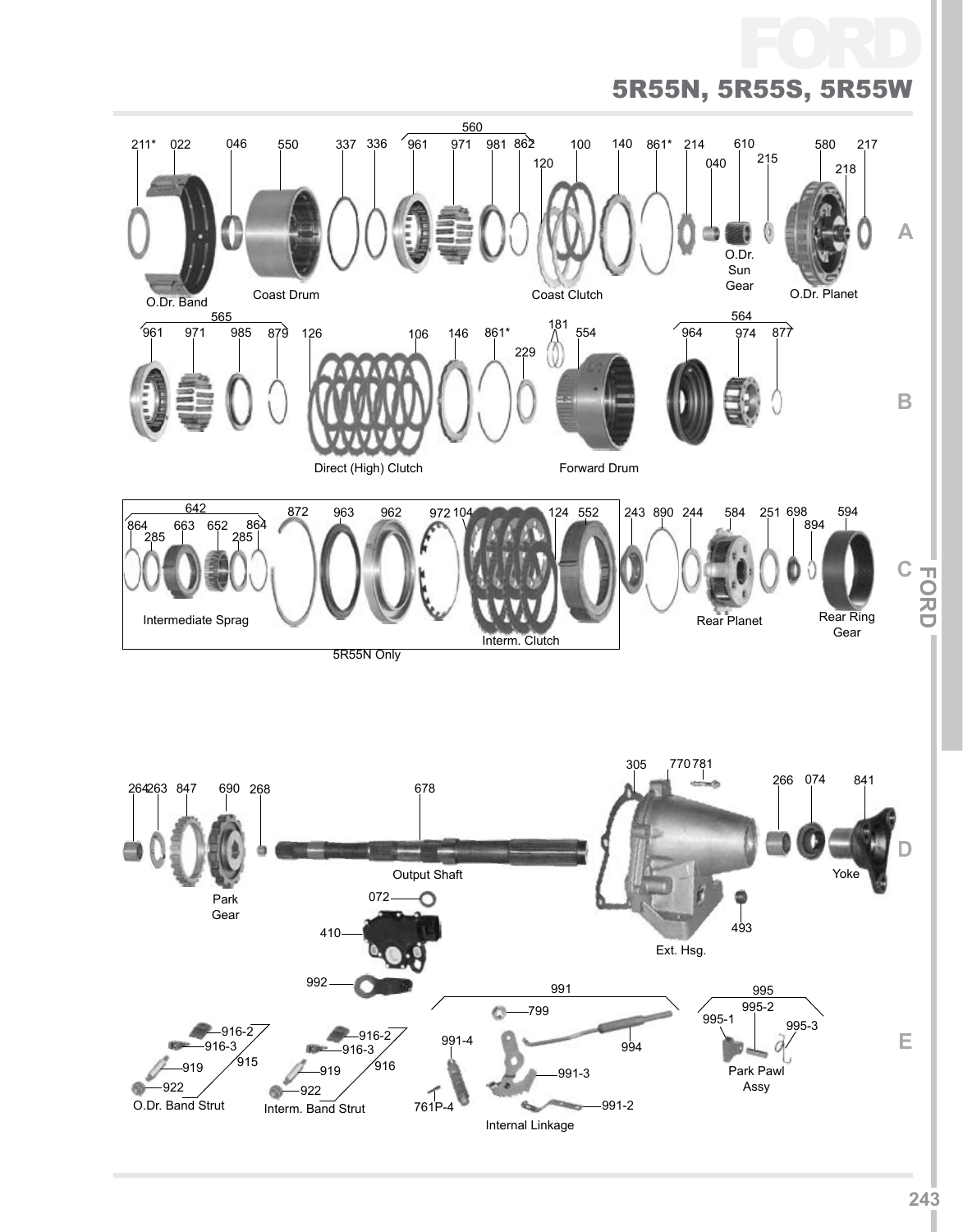#### 5R55N, 5R55S, 5R55W

|       |             | 5R55N, 5R55S, 5R55W                               |     |      |
|-------|-------------|---------------------------------------------------|-----|------|
|       | ILL# Part#  |                                                   | QTY | REF# |
|       |             | <b>OVERHAUL KITS</b>                              |     |      |
|       |             |                                                   |     |      |
|       |             |                                                   |     |      |
|       |             |                                                   |     |      |
|       |             |                                                   |     |      |
|       |             | <b>MASTER L/STEEL KITS</b>                        |     |      |
|       |             |                                                   |     |      |
|       |             |                                                   |     |      |
|       |             |                                                   |     |      |
|       |             |                                                   |     |      |
|       |             | <b>MASTER W/STEELS KITS</b>                       |     |      |
|       |             |                                                   |     |      |
|       |             |                                                   |     |      |
|       |             |                                                   |     |      |
|       |             |                                                   |     |      |
|       |             |                                                   |     |      |
|       |             | <b>FILTERS</b>                                    |     |      |
|       |             |                                                   |     |      |
|       |             |                                                   |     |      |
|       |             |                                                   |     |      |
|       |             |                                                   |     |      |
|       |             | <b>BANDS</b>                                      |     |      |
| $022$ |             |                                                   |     |      |
|       |             |                                                   |     |      |
|       |             |                                                   |     |      |
|       |             |                                                   |     |      |
|       |             | <b>BUSHINGS</b>                                   |     |      |
|       |             |                                                   |     |      |
|       |             |                                                   |     |      |
|       |             |                                                   |     |      |
| 036.  | 56000C<br>. | Bushing, 5R55N/W/S Stator (Front) Brass, 1999-Up. |     |      |
|       |             |                                                   |     |      |
|       |             |                                                   |     |      |
|       |             |                                                   |     |      |
|       |             |                                                   |     |      |
|       |             | <b>METAL CLAD SEALS</b>                           |     |      |
| $070$ |             |                                                   |     |      |
|       |             |                                                   |     |      |
|       |             |                                                   |     |      |
|       |             |                                                   |     |      |
|       |             | <b>FRICTIONS</b>                                  |     |      |
|       |             |                                                   |     |      |
|       |             |                                                   |     |      |
|       |             |                                                   |     |      |
|       |             |                                                   |     |      |
|       |             |                                                   |     |      |
|       |             |                                                   |     |      |
|       |             |                                                   |     |      |
|       |             |                                                   |     |      |
|       |             |                                                   |     |      |
|       |             | <b>STEELS</b>                                     |     |      |
|       |             |                                                   |     |      |
| $126$ |             |                                                   |     |      |
|       |             |                                                   |     |      |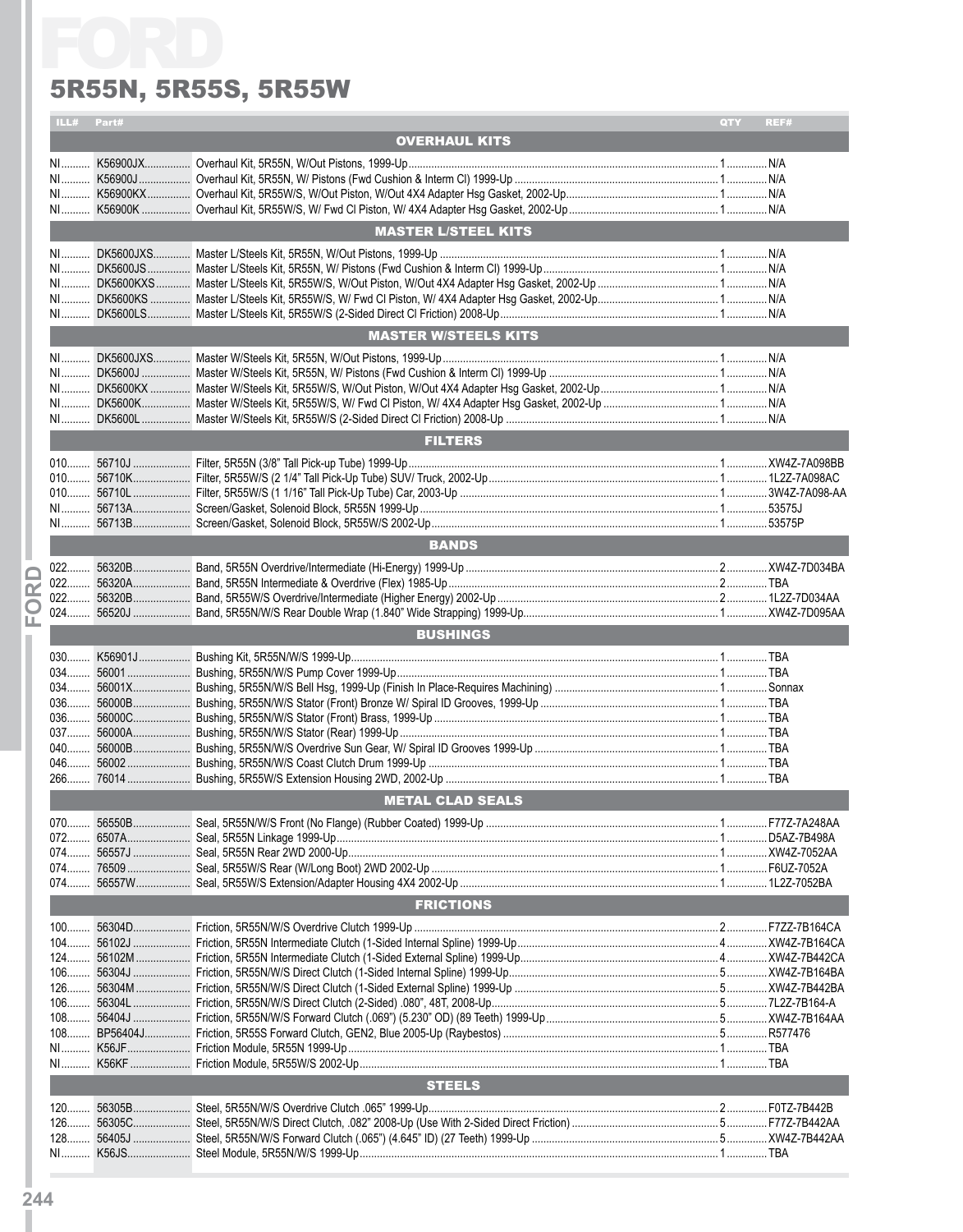# FC 5R55N, 5R55S, 5R55W

| ILL# Part# |                                        | <b>QTY</b> | REF# |
|------------|----------------------------------------|------------|------|
|            | <b>PRESSURE PLATES</b>                 |            |      |
|            |                                        |            |      |
|            |                                        |            |      |
|            |                                        |            |      |
|            | <b>VALVE BODY KITS</b>                 |            |      |
|            |                                        |            |      |
|            |                                        |            |      |
|            |                                        |            |      |
|            |                                        |            |      |
|            | <b>SEALING RINGS</b>                   |            |      |
|            |                                        |            |      |
|            |                                        |            |      |
|            | <b>WASHERS &amp; BEARINGS</b>          |            |      |
|            |                                        |            |      |
|            |                                        |            |      |
|            |                                        |            |      |
|            |                                        |            |      |
|            |                                        |            |      |
|            |                                        |            |      |
|            |                                        |            |      |
|            |                                        |            |      |
|            |                                        |            |      |
|            |                                        |            |      |
|            |                                        |            |      |
|            |                                        |            |      |
|            |                                        |            |      |
|            |                                        |            |      |
|            |                                        |            |      |
|            |                                        |            |      |
|            |                                        |            |      |
|            |                                        |            |      |
|            |                                        |            |      |
|            |                                        |            |      |
|            |                                        |            |      |
|            |                                        |            |      |
|            |                                        |            |      |
|            |                                        |            |      |
|            |                                        |            |      |
|            |                                        |            |      |
|            |                                        |            |      |
|            |                                        |            |      |
|            |                                        |            |      |
|            |                                        |            |      |
|            |                                        |            |      |
|            |                                        |            |      |
|            |                                        |            |      |
|            |                                        |            |      |
|            |                                        |            |      |
|            |                                        |            |      |
|            |                                        |            |      |
|            |                                        |            |      |
|            |                                        |            |      |
|            | <b>GASKETS &amp; RUBBER COMPONENTS</b> |            |      |
|            |                                        |            |      |
|            |                                        |            |      |
|            |                                        |            |      |
|            |                                        |            |      |
|            |                                        |            |      |
|            |                                        |            |      |
|            |                                        |            |      |
|            |                                        |            |      |
|            |                                        |            |      |
| $320$      |                                        |            |      |
|            |                                        |            |      |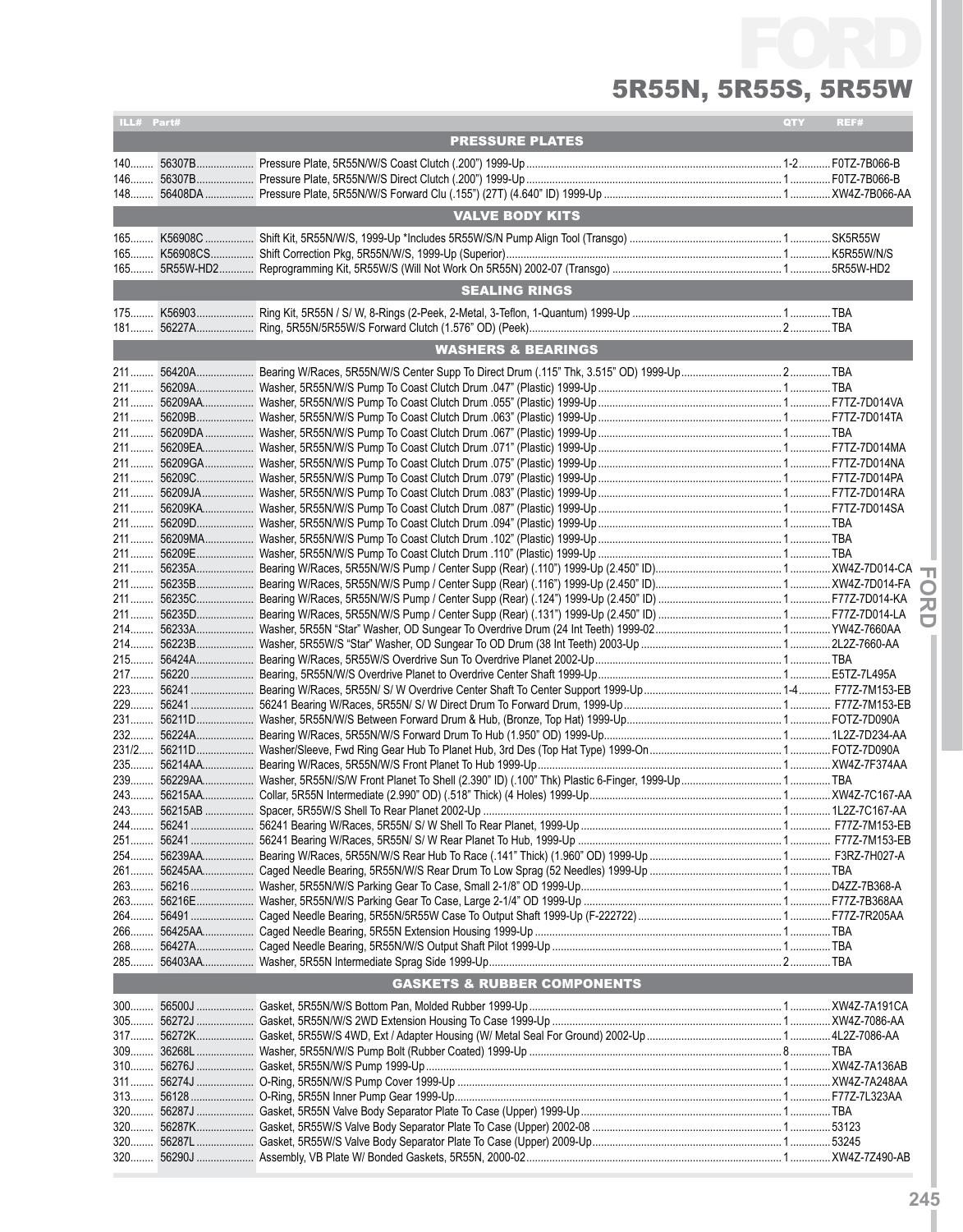#### 5R55N, 5R55S, 5R55W

|     |            | 5R55N, 5R55S, 5R55W                                           |            |      |
|-----|------------|---------------------------------------------------------------|------------|------|
|     | ILL# Part# |                                                               | <b>QTY</b> | REF# |
|     |            |                                                               |            |      |
|     |            |                                                               |            |      |
|     |            |                                                               |            |      |
|     |            |                                                               |            |      |
|     |            |                                                               |            |      |
|     |            |                                                               |            |      |
|     |            |                                                               |            |      |
|     |            |                                                               |            |      |
|     |            |                                                               |            |      |
|     |            |                                                               |            |      |
|     |            |                                                               |            |      |
|     |            | <b>TECHNICAL MANUALS</b>                                      |            |      |
|     |            |                                                               |            |      |
|     |            | <b>ELECTRICAL COMPONENTS</b>                                  |            |      |
|     |            |                                                               |            |      |
|     |            |                                                               |            |      |
|     |            |                                                               |            |      |
|     |            |                                                               |            |      |
|     |            |                                                               |            |      |
|     |            |                                                               |            |      |
|     |            |                                                               |            |      |
|     |            |                                                               |            |      |
|     |            |                                                               |            |      |
|     |            | <b>MISCELLANEOUS COMPONENTS</b>                               |            |      |
|     |            |                                                               |            |      |
|     |            |                                                               |            |      |
|     |            |                                                               |            |      |
|     |            |                                                               |            |      |
|     |            |                                                               |            |      |
|     |            |                                                               |            |      |
|     |            | <b>PUMPS &amp; PUMP COMPONENTS</b>                            |            |      |
|     |            |                                                               |            |      |
|     |            |                                                               |            |      |
|     |            |                                                               |            |      |
|     |            |                                                               |            |      |
|     |            | <b>DRUMS &amp; PISTON KITS</b>                                |            |      |
|     |            |                                                               |            |      |
| 550 |            |                                                               |            |      |
|     |            |                                                               |            |      |
|     |            |                                                               |            |      |
|     |            |                                                               |            |      |
|     |            |                                                               |            |      |
|     |            |                                                               |            |      |
|     |            |                                                               |            |      |
|     |            |                                                               |            |      |
|     |            |                                                               |            |      |
|     |            | PLANETS, RING GEARS, SUN GEARS, HUBS, SHELLS & CENTER SUPPORT |            |      |
|     |            |                                                               |            |      |
|     |            |                                                               |            |      |
|     |            |                                                               |            |      |
|     |            |                                                               |            |      |
|     |            |                                                               |            |      |
|     |            |                                                               |            |      |
|     |            |                                                               |            |      |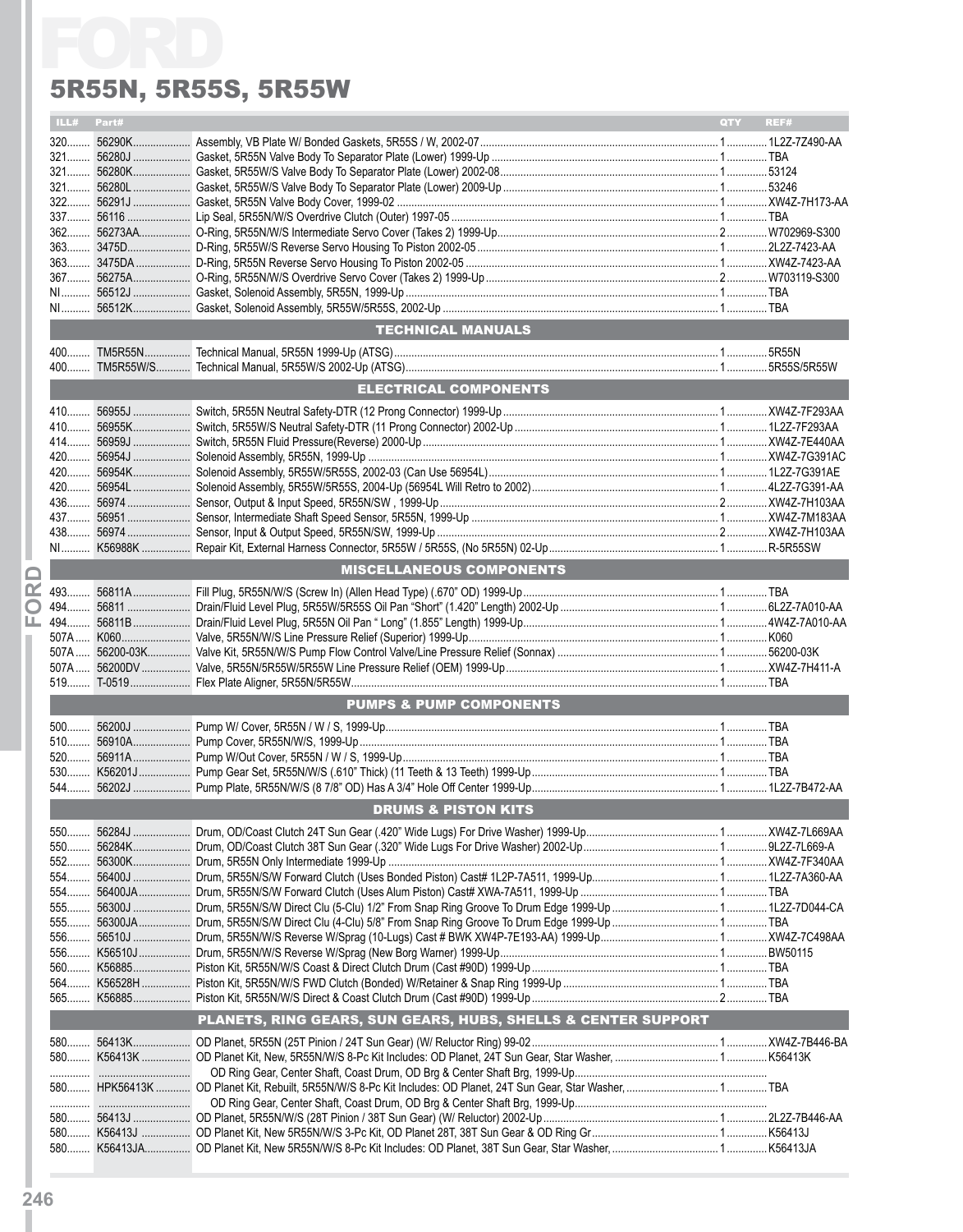# FC 5R55N, 5R55S, 5R55W

| ILL# Part# |            |                                                                                                                                   | QTY | REF# |
|------------|------------|-----------------------------------------------------------------------------------------------------------------------------------|-----|------|
|            |            |                                                                                                                                   |     |      |
|            |            |                                                                                                                                   |     |      |
|            |            |                                                                                                                                   |     |      |
|            |            |                                                                                                                                   |     |      |
|            |            |                                                                                                                                   |     |      |
|            |            |                                                                                                                                   |     |      |
|            |            |                                                                                                                                   |     |      |
|            |            |                                                                                                                                   |     |      |
|            |            |                                                                                                                                   |     |      |
|            |            |                                                                                                                                   |     |      |
|            |            |                                                                                                                                   |     |      |
|            | 590 56506B |                                                                                                                                   |     |      |
| 592        |            |                                                                                                                                   |     |      |
|            |            |                                                                                                                                   |     |      |
|            |            |                                                                                                                                   |     |      |
|            |            |                                                                                                                                   |     |      |
|            |            |                                                                                                                                   |     |      |
|            |            |                                                                                                                                   |     |      |
|            |            |                                                                                                                                   |     |      |
|            |            |                                                                                                                                   |     |      |
|            |            |                                                                                                                                   |     |      |
|            |            |                                                                                                                                   |     |      |
|            |            |                                                                                                                                   |     |      |
|            |            |                                                                                                                                   |     |      |
|            |            |                                                                                                                                   |     |      |
|            |            |                                                                                                                                   |     |      |
|            |            |                                                                                                                                   |     |      |
| 630        |            |                                                                                                                                   |     |      |
|            |            |                                                                                                                                   |     |      |
|            |            | <b>SPRAGS &amp; ONE WAY CLUTCHES</b>                                                                                              |     |      |
|            |            |                                                                                                                                   |     |      |
|            |            |                                                                                                                                   |     |      |
|            |            |                                                                                                                                   |     |      |
|            |            |                                                                                                                                   |     |      |
| 663        |            |                                                                                                                                   |     |      |
| 664        |            |                                                                                                                                   |     |      |
|            |            | <b>SHAFTS &amp; PARK GEARS</b>                                                                                                    |     |      |
|            |            |                                                                                                                                   |     |      |
|            |            |                                                                                                                                   |     |      |
|            |            |                                                                                                                                   |     |      |
|            |            |                                                                                                                                   |     |      |
|            |            |                                                                                                                                   |     |      |
|            |            |                                                                                                                                   |     |      |
|            |            |                                                                                                                                   |     |      |
|            |            |                                                                                                                                   |     |      |
|            |            |                                                                                                                                   |     |      |
|            |            |                                                                                                                                   |     |      |
|            |            |                                                                                                                                   |     |      |
|            |            |                                                                                                                                   |     |      |
|            |            | <b>VALVE BODIES (DACCO VB#)</b>                                                                                                   |     |      |
|            |            |                                                                                                                                   |     |      |
|            |            |                                                                                                                                   |     |      |
|            |            | <b>VALVE BODIES</b>                                                                                                               |     |      |
|            |            |                                                                                                                                   |     |      |
|            |            |                                                                                                                                   |     |      |
|            |            | 740……. 56947K………………… Valve Body, 5R55W/S (W/O Sol Block) (Cast # RF1L2P-7A101) 2002-Up………………………………………………………………………………1L2Z-7A100-BA |     |      |
|            |            | <b>VALVE BODY COMPONENTS</b>                                                                                                      |     |      |
|            |            |                                                                                                                                   |     |      |
|            |            |                                                                                                                                   |     |      |
|            |            |                                                                                                                                   |     |      |
|            |            |                                                                                                                                   |     |      |
|            |            |                                                                                                                                   |     |      |
|            |            |                                                                                                                                   |     |      |
|            |            |                                                                                                                                   |     |      |
|            |            |                                                                                                                                   |     |      |
|            |            |                                                                                                                                   |     |      |

**IFor**

**dI**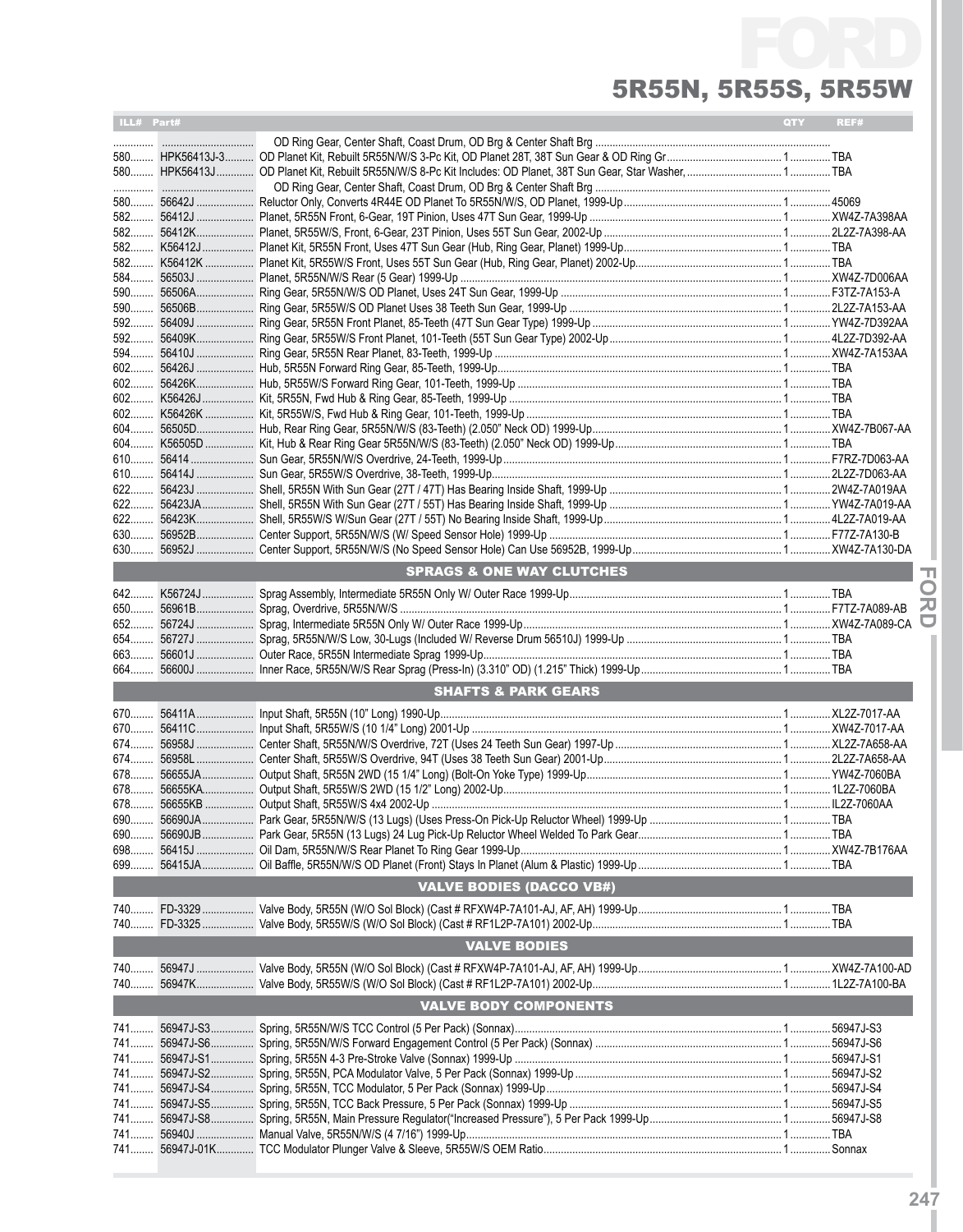#### 5R55N, 5R55S, 5R55W

|     |            | 5R55N, 5R55S, 5R55W                                 |            |      |
|-----|------------|-----------------------------------------------------|------------|------|
|     | ILL# Part# |                                                     | <b>QTY</b> | REF# |
|     |            |                                                     |            |      |
|     |            |                                                     |            |      |
|     |            |                                                     |            |      |
|     |            |                                                     |            |      |
|     |            |                                                     |            |      |
|     |            |                                                     |            |      |
|     |            |                                                     |            |      |
|     |            |                                                     |            |      |
|     |            |                                                     |            |      |
|     |            | <b>CASES &amp; CASE COMPONENTS</b>                  |            |      |
|     |            |                                                     |            |      |
|     |            |                                                     |            |      |
|     |            |                                                     |            |      |
|     |            |                                                     |            |      |
|     |            |                                                     |            |      |
|     |            |                                                     |            |      |
|     |            |                                                     |            |      |
|     |            |                                                     |            |      |
|     |            |                                                     |            |      |
|     |            |                                                     |            |      |
|     |            |                                                     |            |      |
|     |            |                                                     |            |      |
|     |            |                                                     |            |      |
|     |            |                                                     |            |      |
|     |            |                                                     |            |      |
|     |            |                                                     |            |      |
|     |            |                                                     |            |      |
| щ.  |            |                                                     |            |      |
|     |            |                                                     |            |      |
|     |            |                                                     |            |      |
|     |            |                                                     |            |      |
|     |            |                                                     |            |      |
| 853 |            |                                                     |            |      |
|     |            | <b>SNAP RINGS</b>                                   |            |      |
|     |            |                                                     |            |      |
|     |            |                                                     |            |      |
|     |            |                                                     |            |      |
|     |            |                                                     |            |      |
|     |            |                                                     |            |      |
|     |            |                                                     |            |      |
|     |            |                                                     |            |      |
|     |            |                                                     |            |      |
|     |            |                                                     |            |      |
|     |            |                                                     |            |      |
|     |            |                                                     |            |      |
|     |            |                                                     |            |      |
|     |            |                                                     |            |      |
|     |            |                                                     |            |      |
|     |            |                                                     |            |      |
|     |            |                                                     |            |      |
|     |            |                                                     |            |      |
|     |            |                                                     |            |      |
|     |            |                                                     |            |      |
|     |            |                                                     |            |      |
|     |            | <b>SERVOS, PISTONS, SPRINGS &amp; MISCELLANEOUS</b> |            |      |